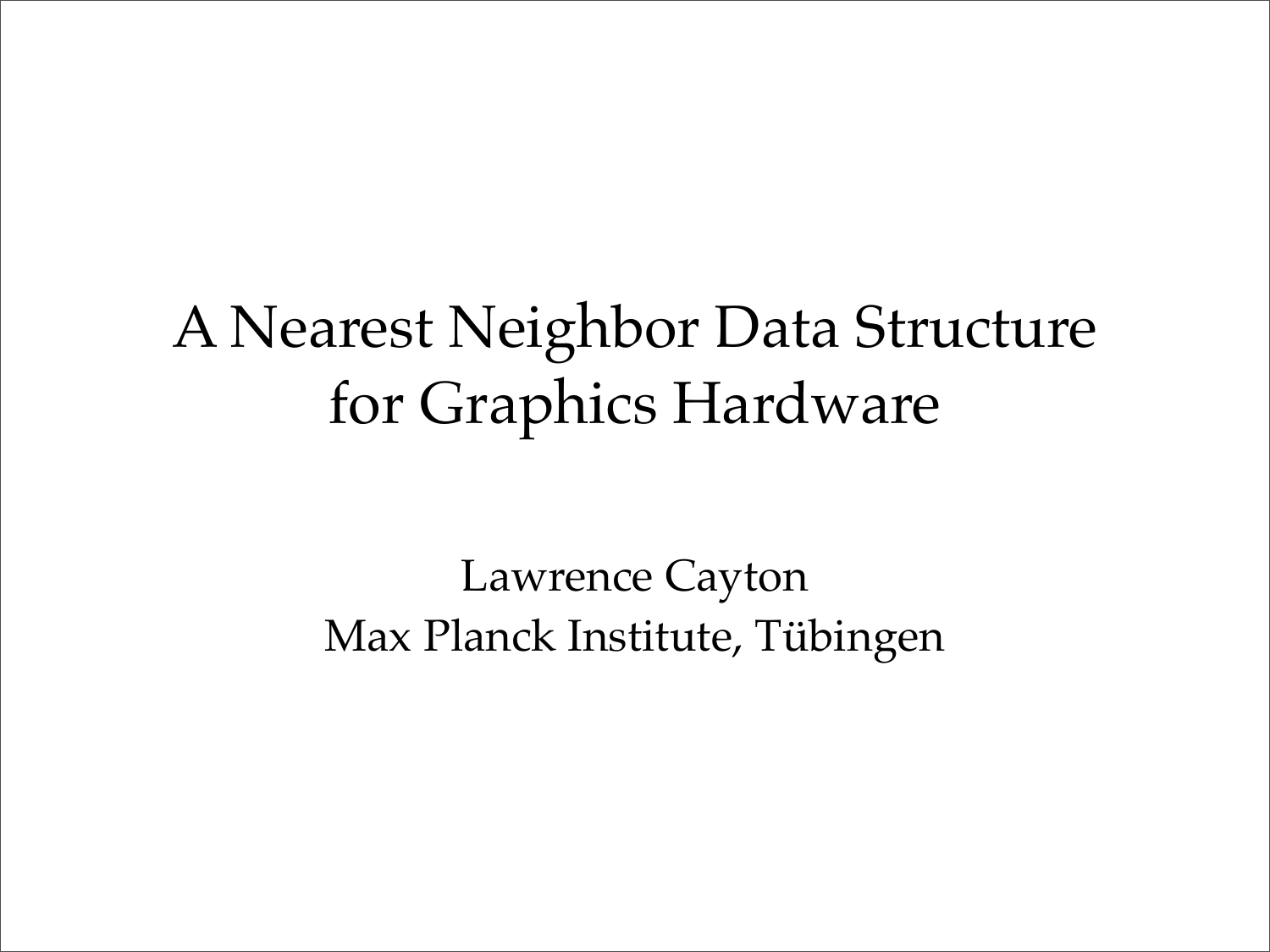## Problem setting

Database  $X = \{x_1, x_2, \ldots, x_n\}$ 

Query *q* (or many queries *Q*)

Metric  $d(\cdot, \cdot)$ 

Goal: return  $x_i$  minimizing  $d(q, x_i)$ 

 $(\forall q \in Q)$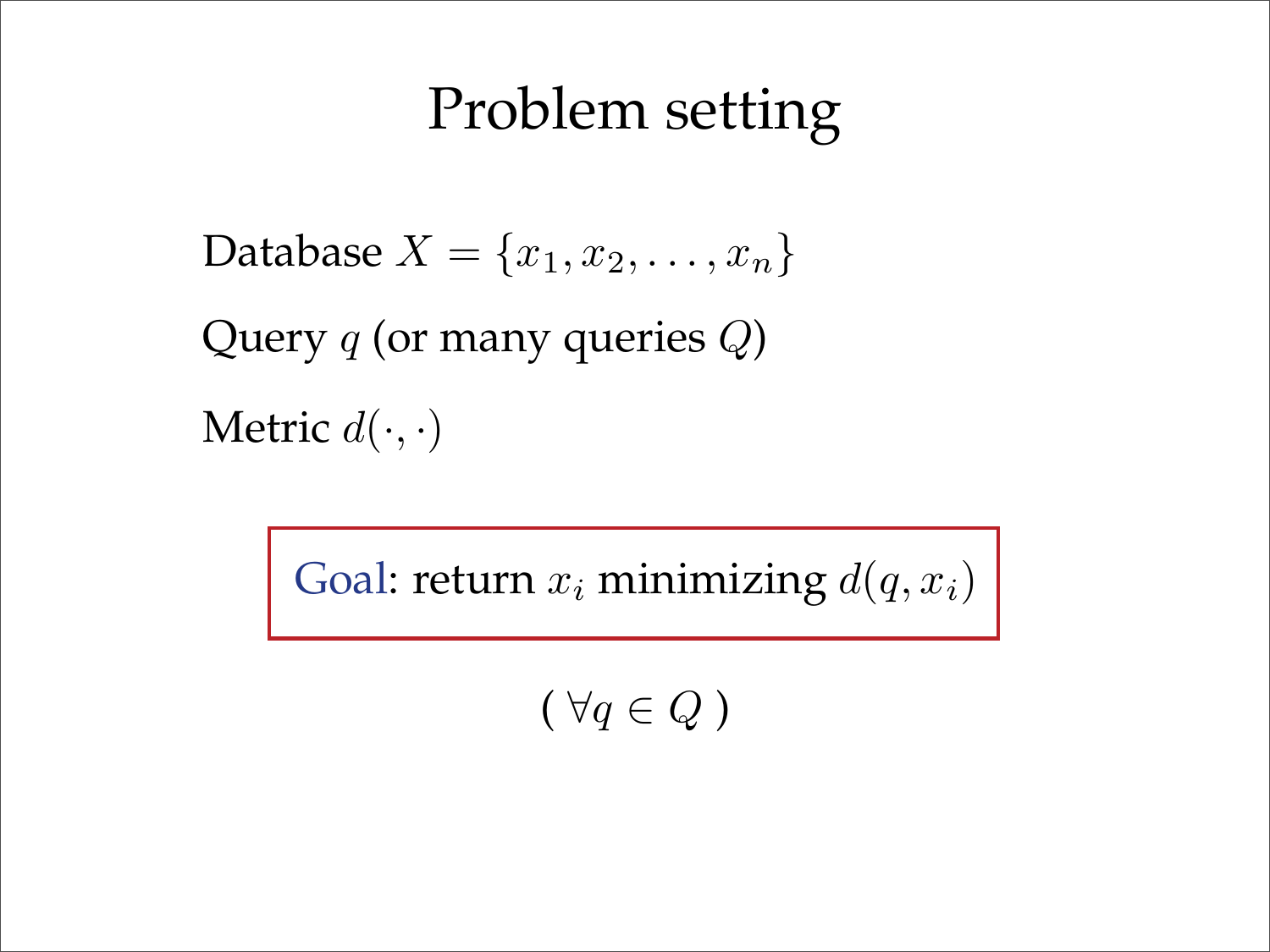## Hardware setting

Massive parallelism; limited memory; limited communication

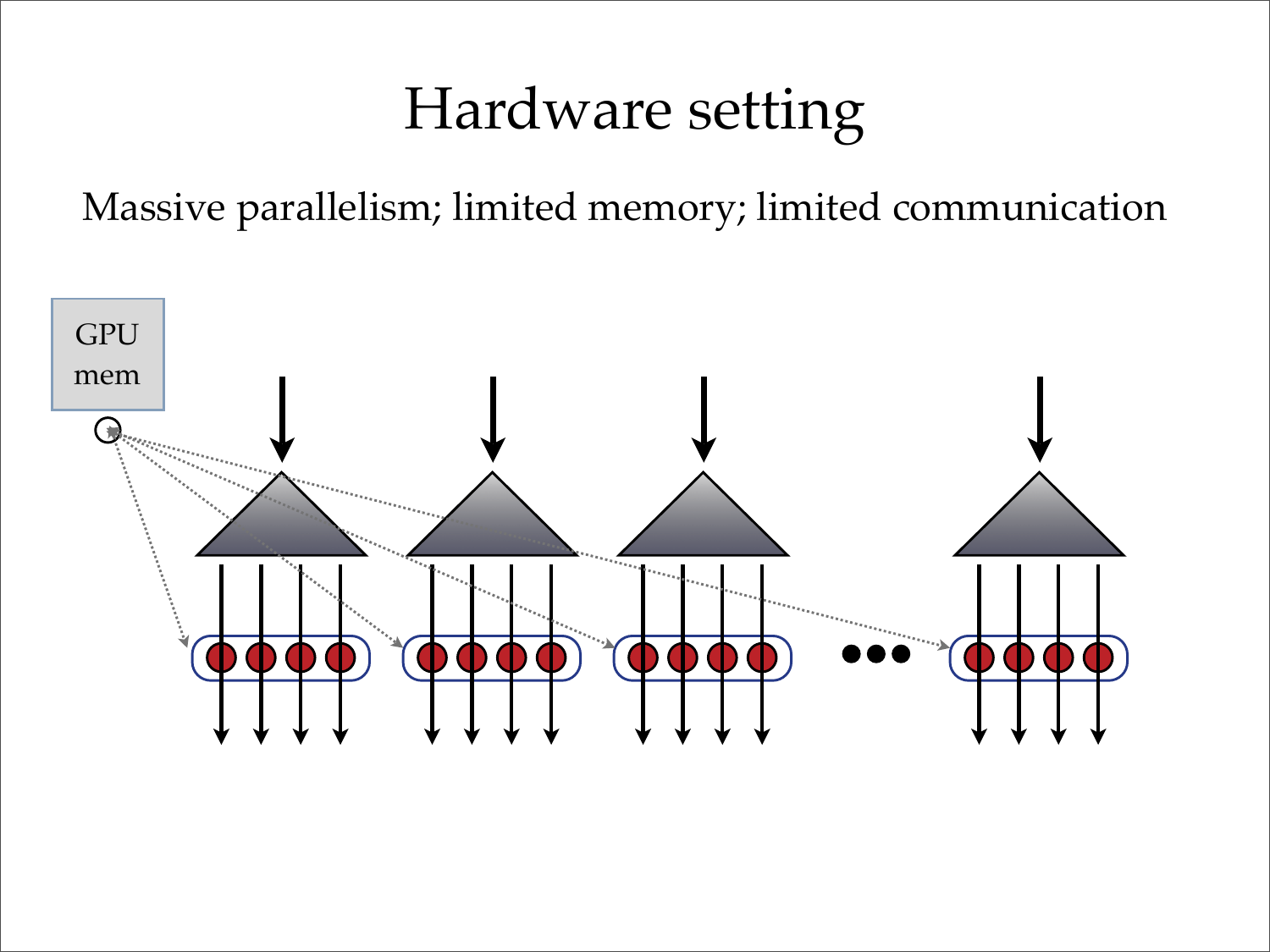# Efficient NN search: classic approach

Decompose space; hopefully will only have to look at a small part



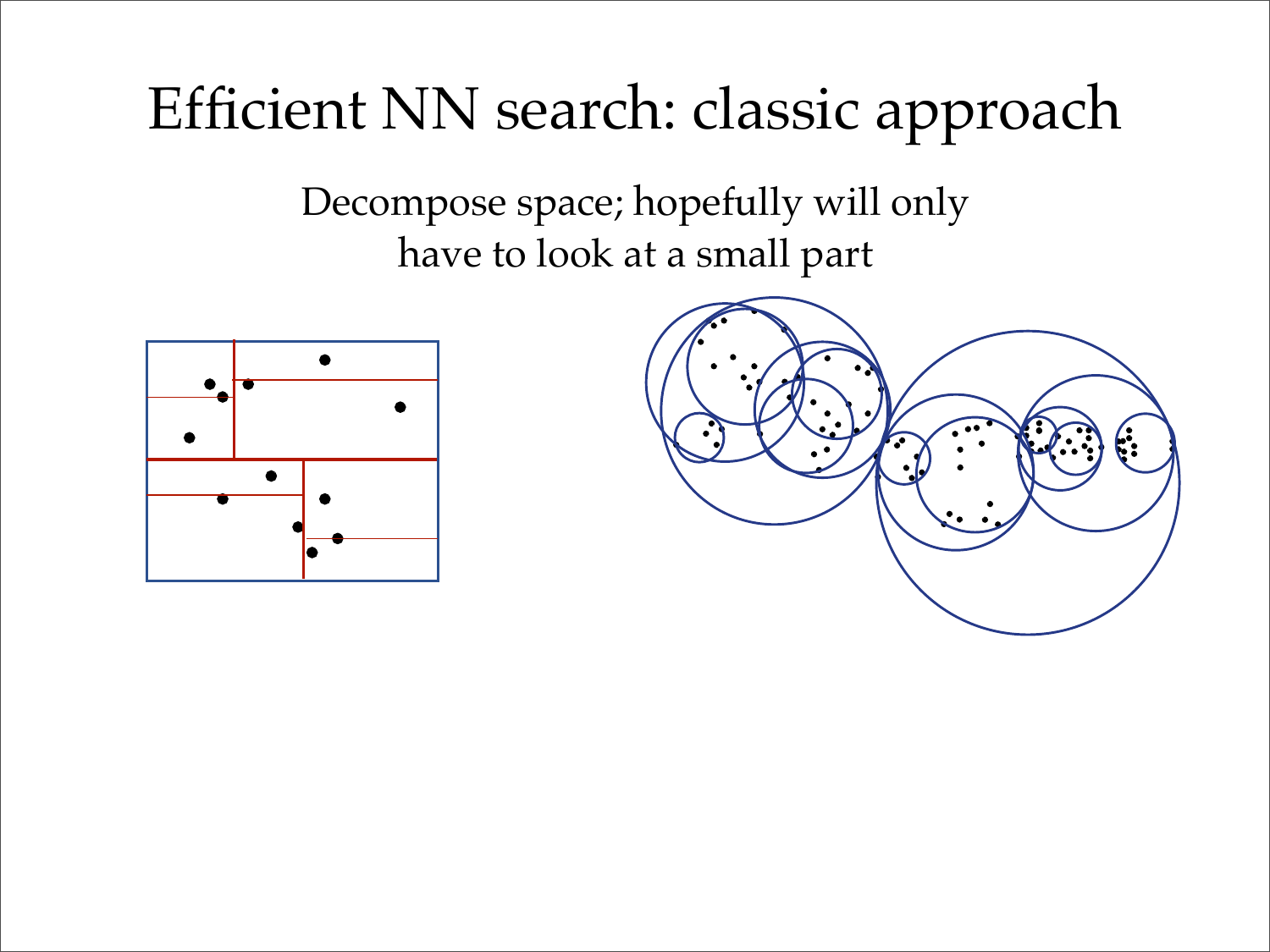# Efficient NN search: classic approach

Decompose space; hopefully will only have to look at a small part





Organize cells into a tree:

O O O O  $\bigcirc$ 

Explore using branch-andbound approach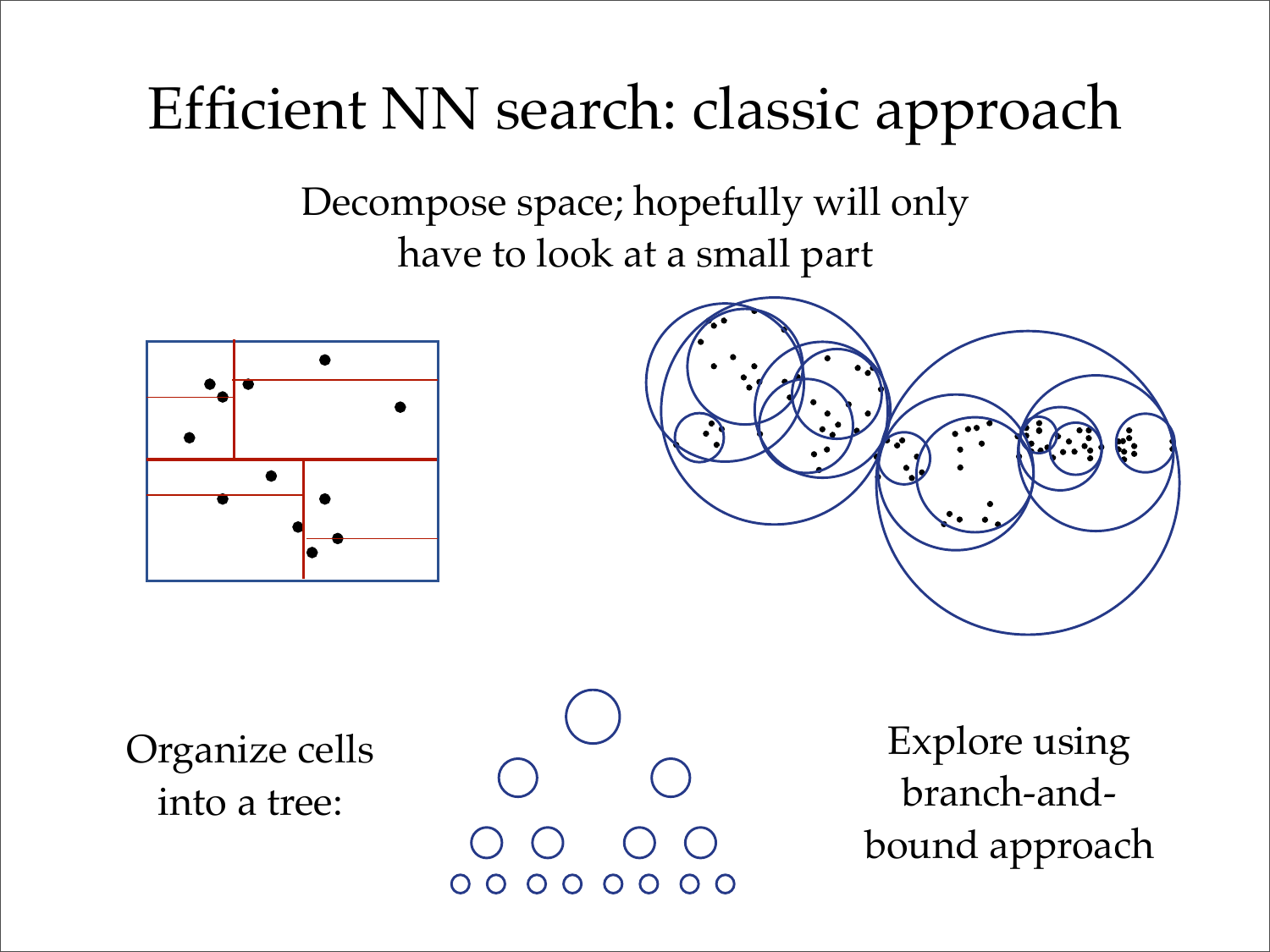## Challenges for parallelism



Complex conditional computation seems difficult to distribute

2. Memory issues, practical and theoretical.

3. Needs to run in data-independent way.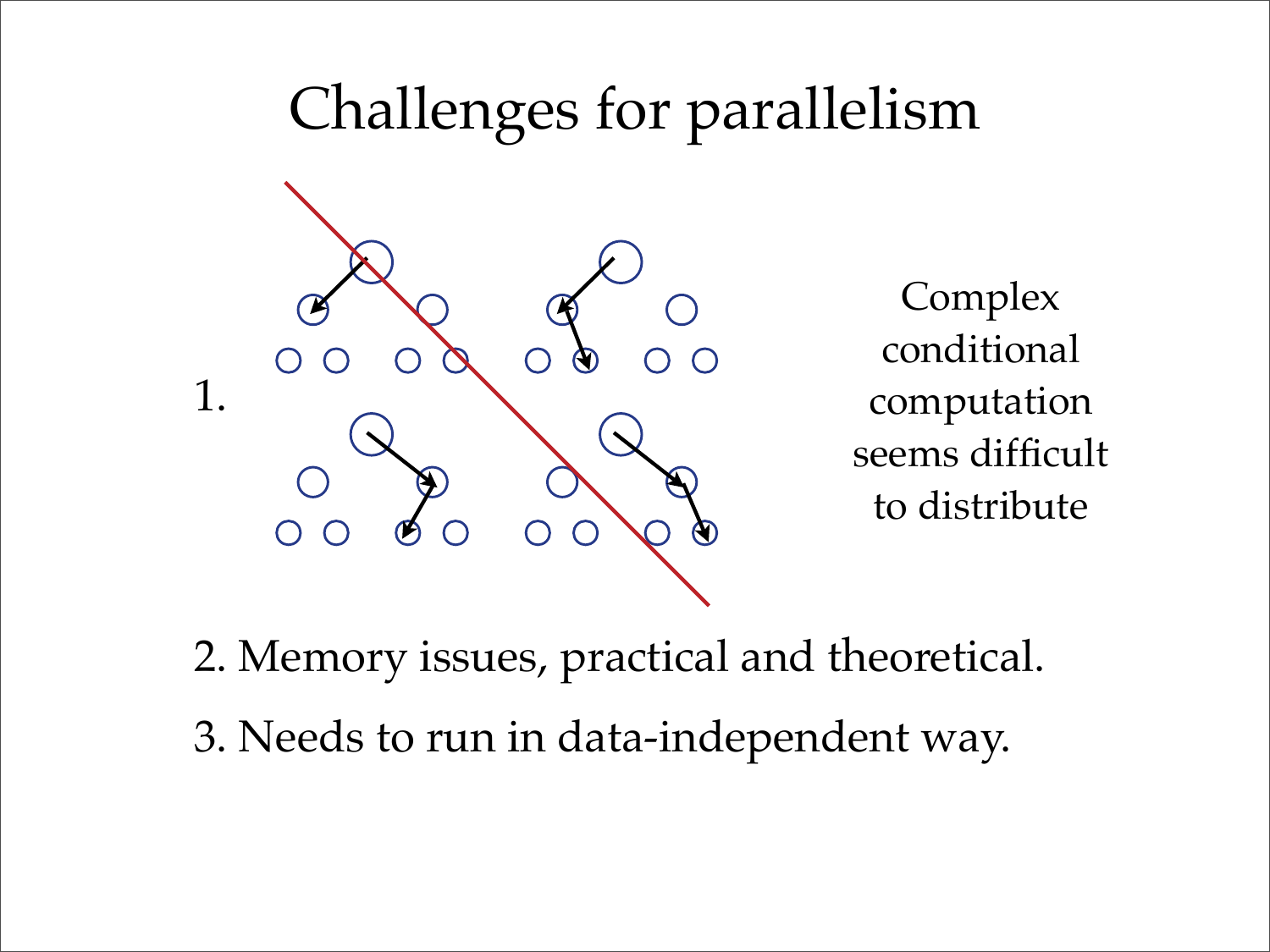#### What does work in parallel?

Matrix-matrix multiply

huge amount of work to do, mostly independent.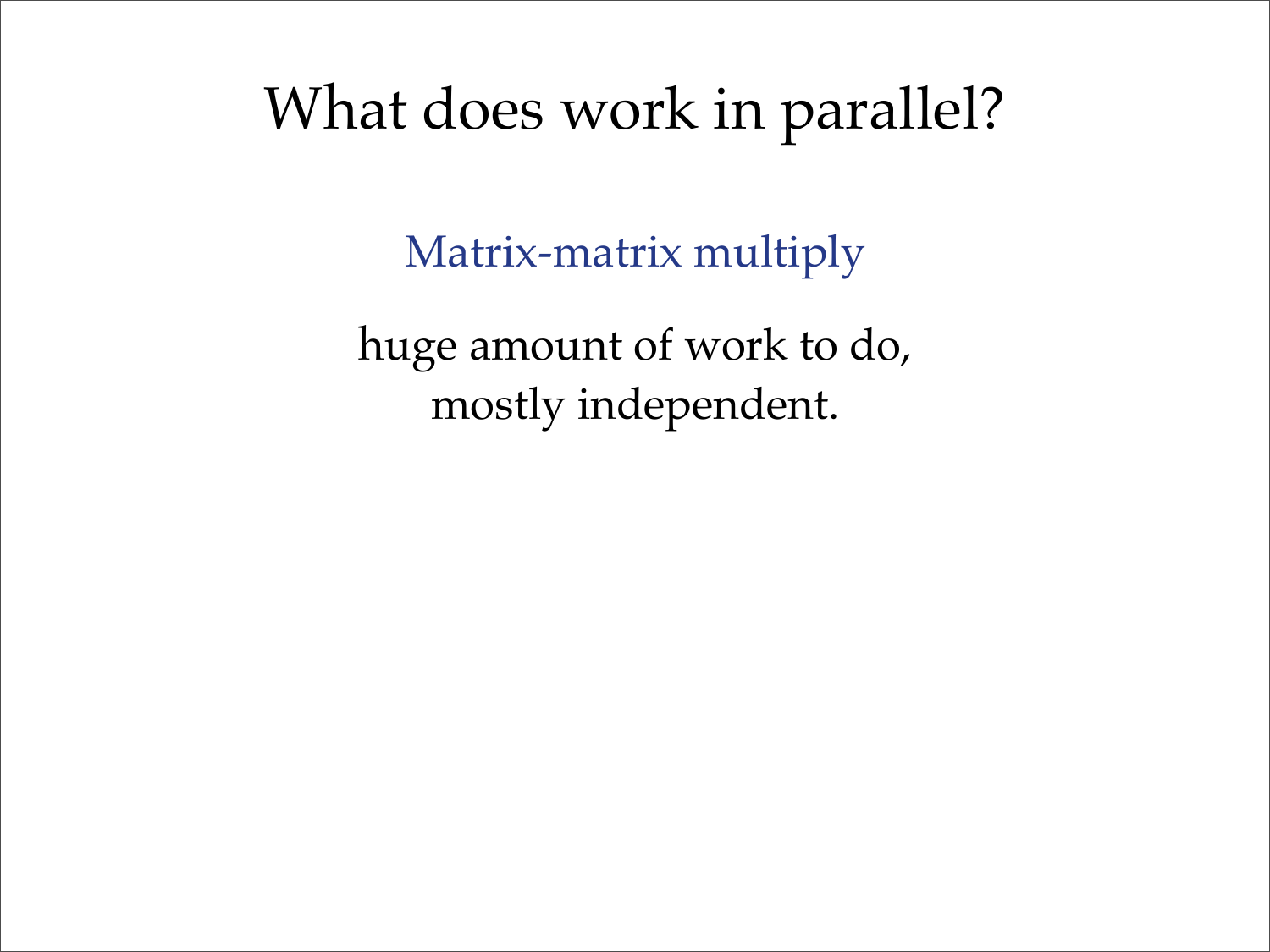#### What does work in parallel?

Matrix-matrix multiply

huge amount of work to do, mostly independent.

Brute-force NN search basically a matrix-matrix multiply.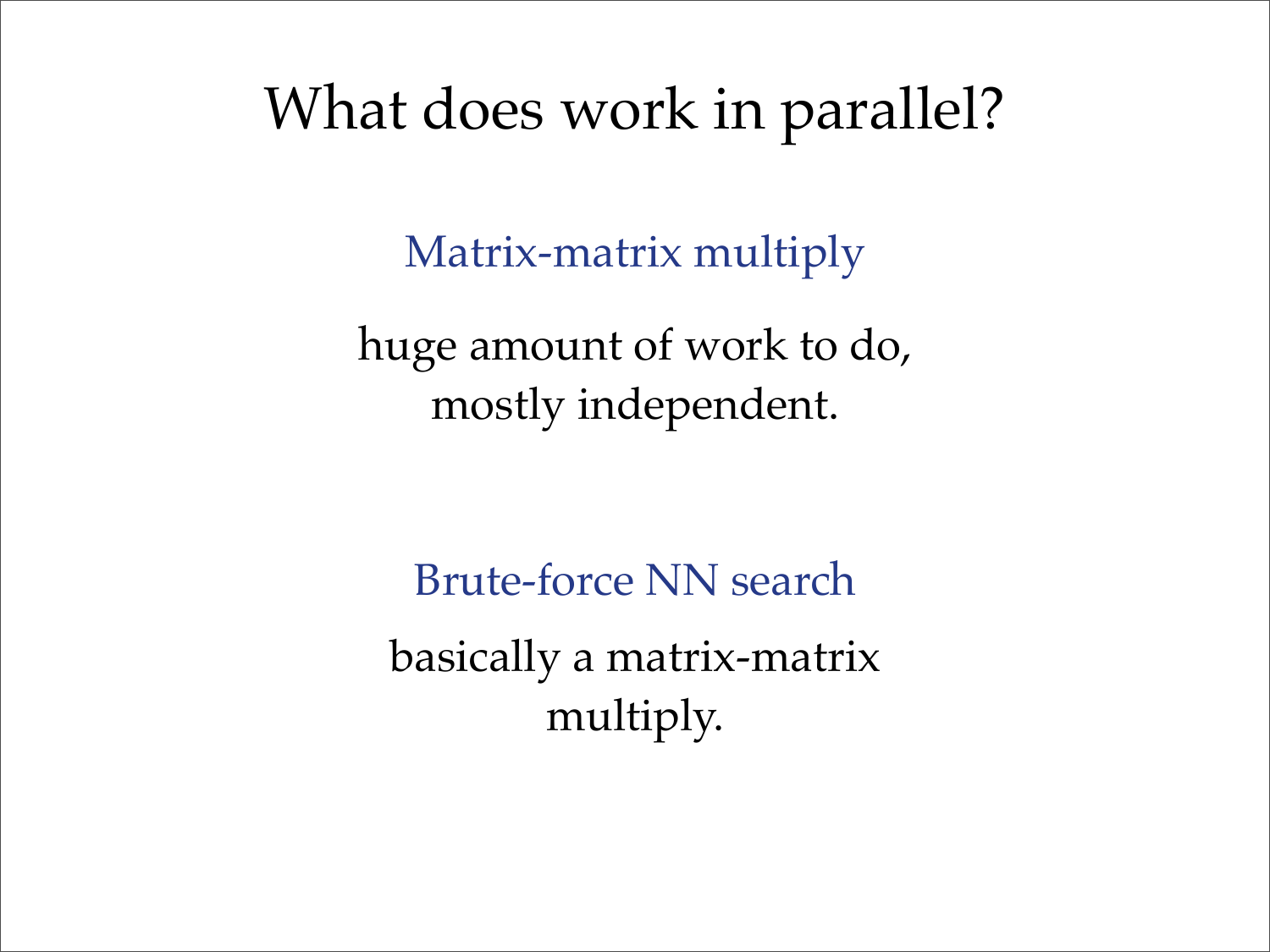### Brute force NN search

| dataset | dim |        |      | CPU (s) GPU (s) Speedup |
|---------|-----|--------|------|-------------------------|
| Bio     | 74  | 926.78 | 9.98 | 93                      |
| Physics | 78  | 486.68 | 4.99 | $\mathsf{Q}'$           |

State-of-the-art data struct: 5-20x/30-100x

[Beygelzimer *et al*., 2006, Ram *et al*., 2009]

see also [Garcia *et al*., 2008]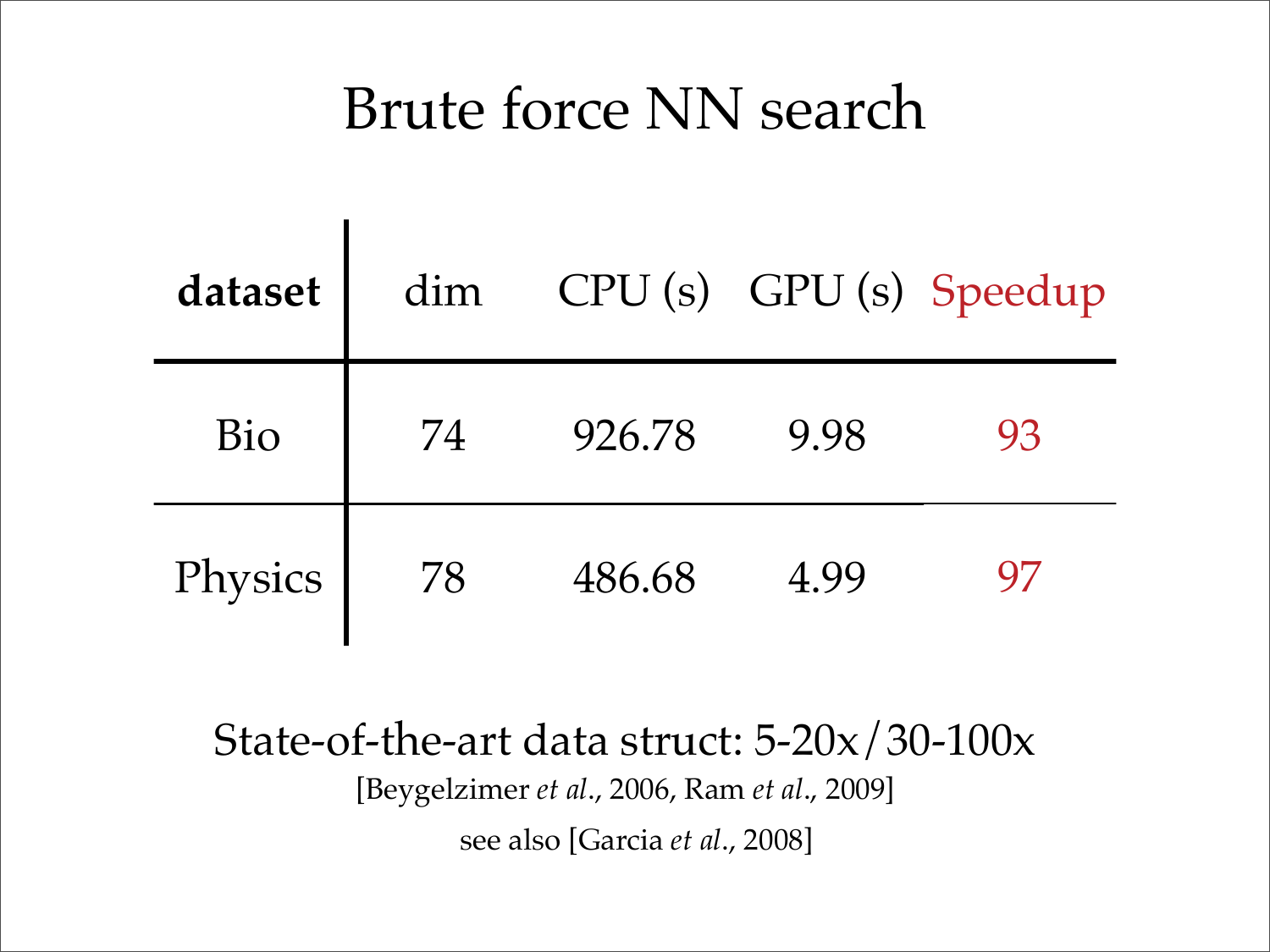#### Goal

#### Build a data structure that provides a speedup over GPU brute force

#### similar to the speedup given by metric trees over CPU brute force.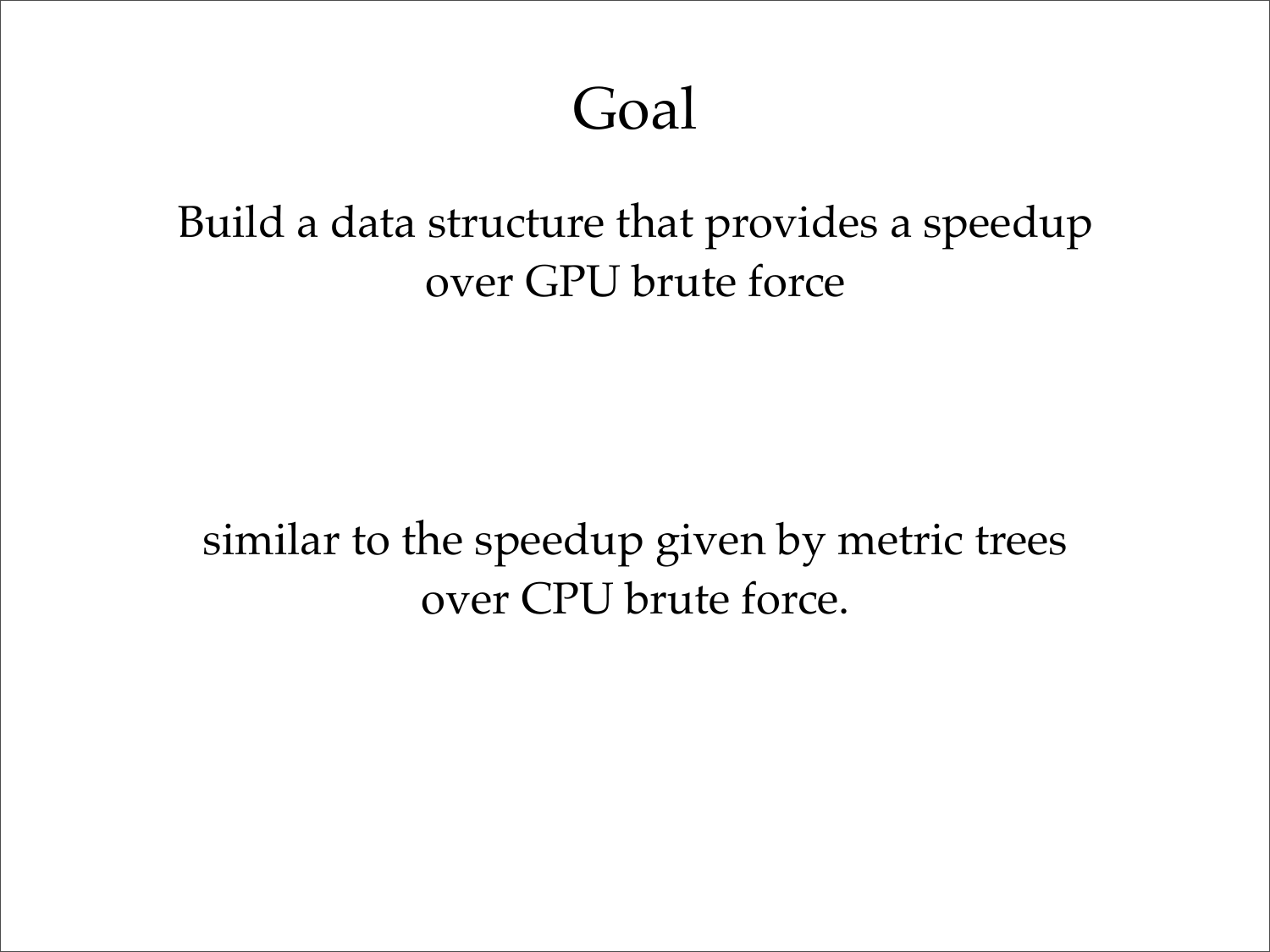#### Random ball cover



*r* random representatives $\bigcirc$ 

ball around representatives containing *s* points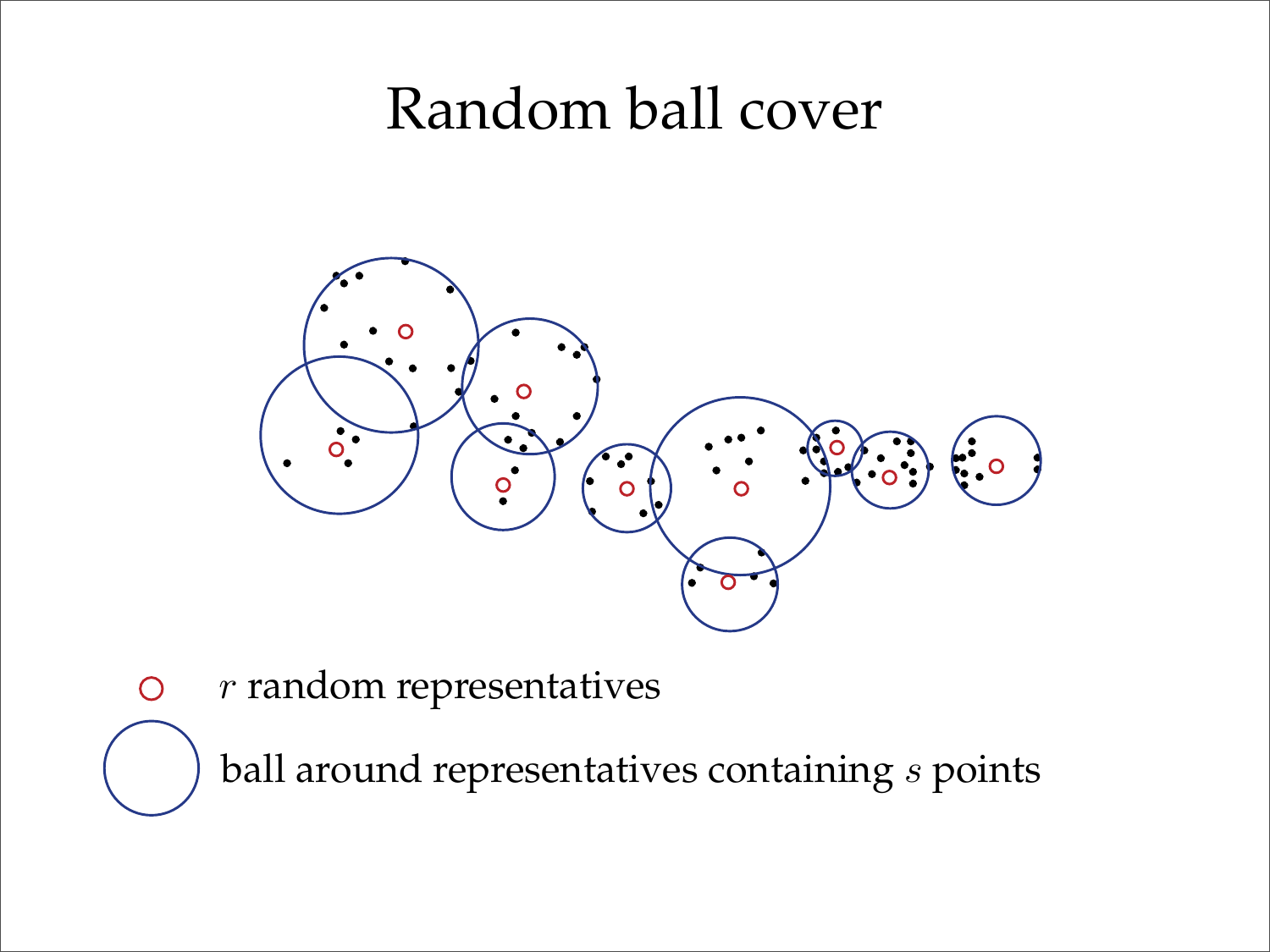### RBC search algorithm



1. compute nearest representative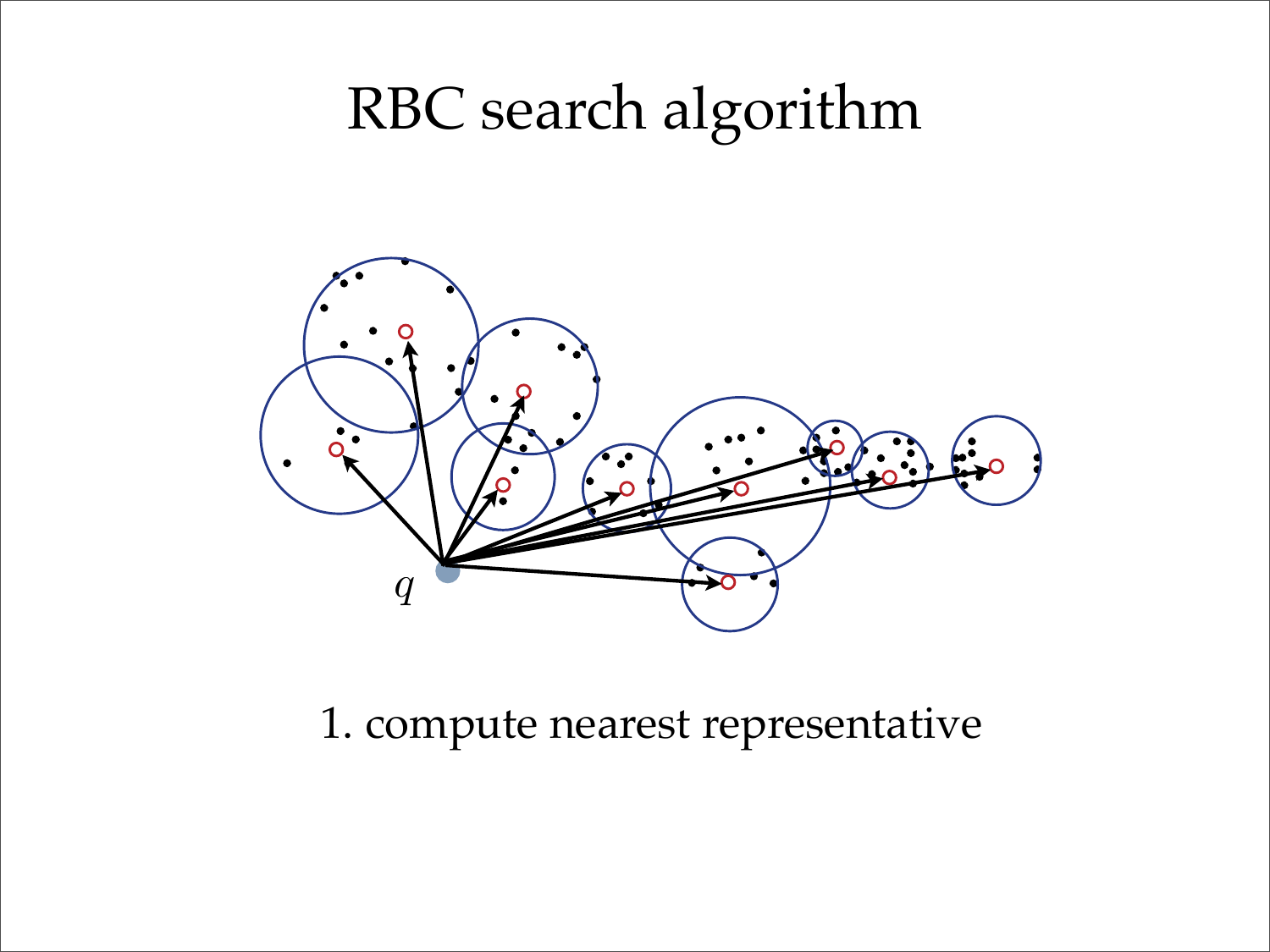### RBC search algorithm cont



2. find nearest point within set covered by nearest representative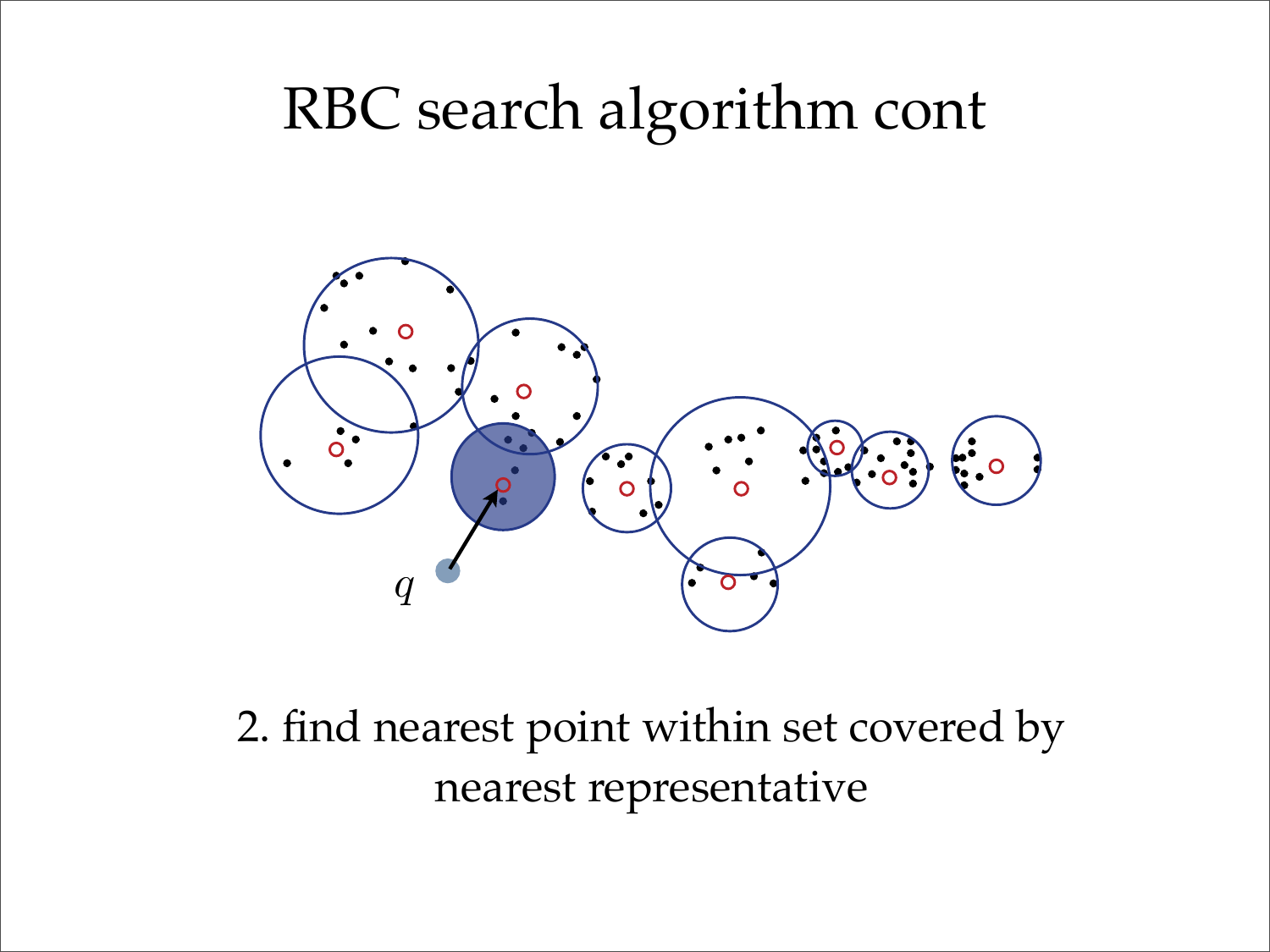## Algorithm summary

For *m* queries, algorithm is two brute-force searches:

1. One for the representatives of size *m · r*.

2. Another for the covered points of size *m · s*.

Still fully utilizes parallel architecture, but requires far less work than brute force.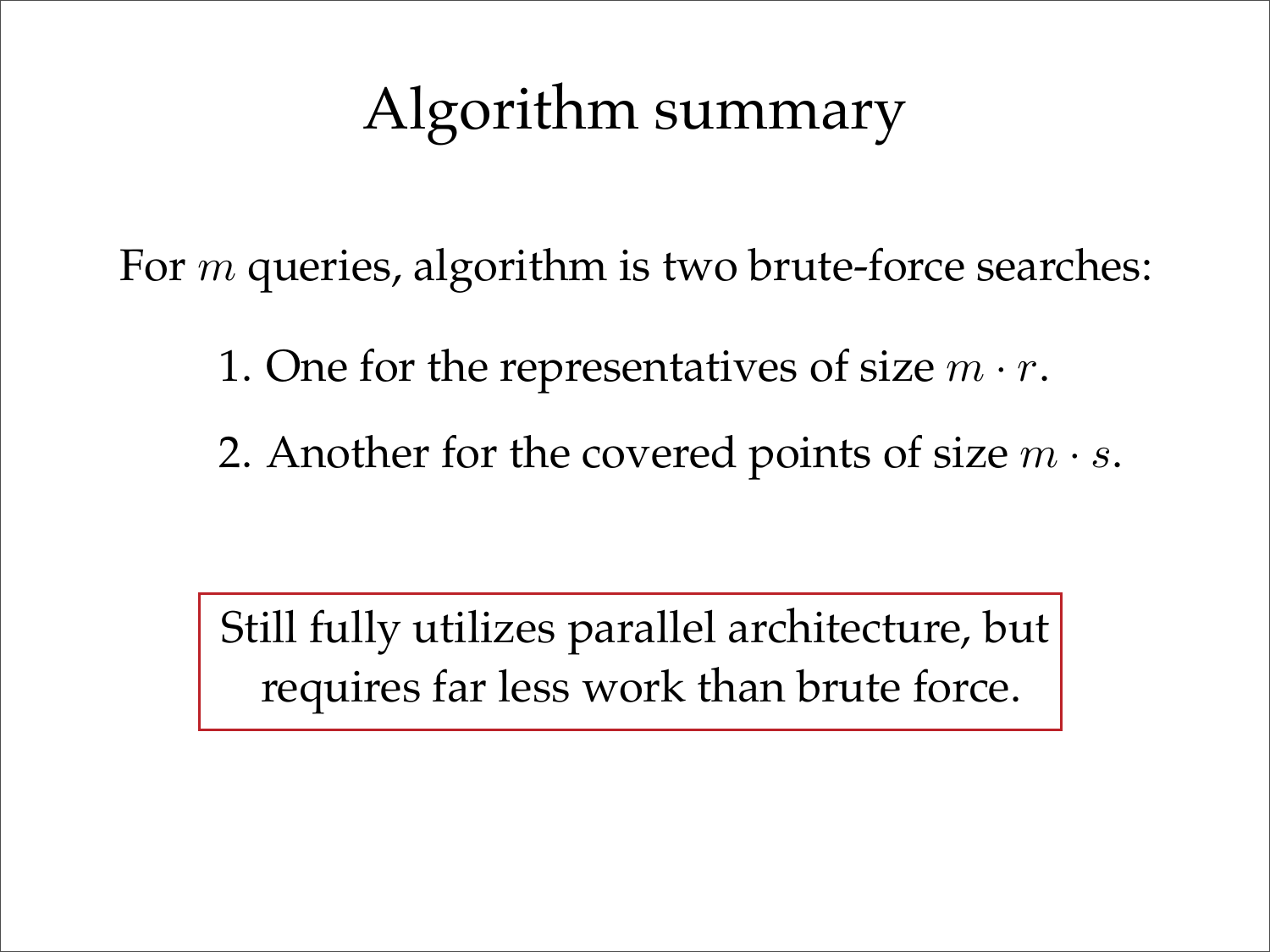#### Parameters & Theory

- $r = #$  of reps
- *s* = # of points assigned to each rep

$$
Pick \, s = r = O(\sqrt{n \log n})
$$

(vs  $O(n)$  for brute force) Yields *O*( <sup>√</sup>*<sup>n</sup>* log *<sup>n</sup>*) query time (work)

Major work reduction; still parallelizable.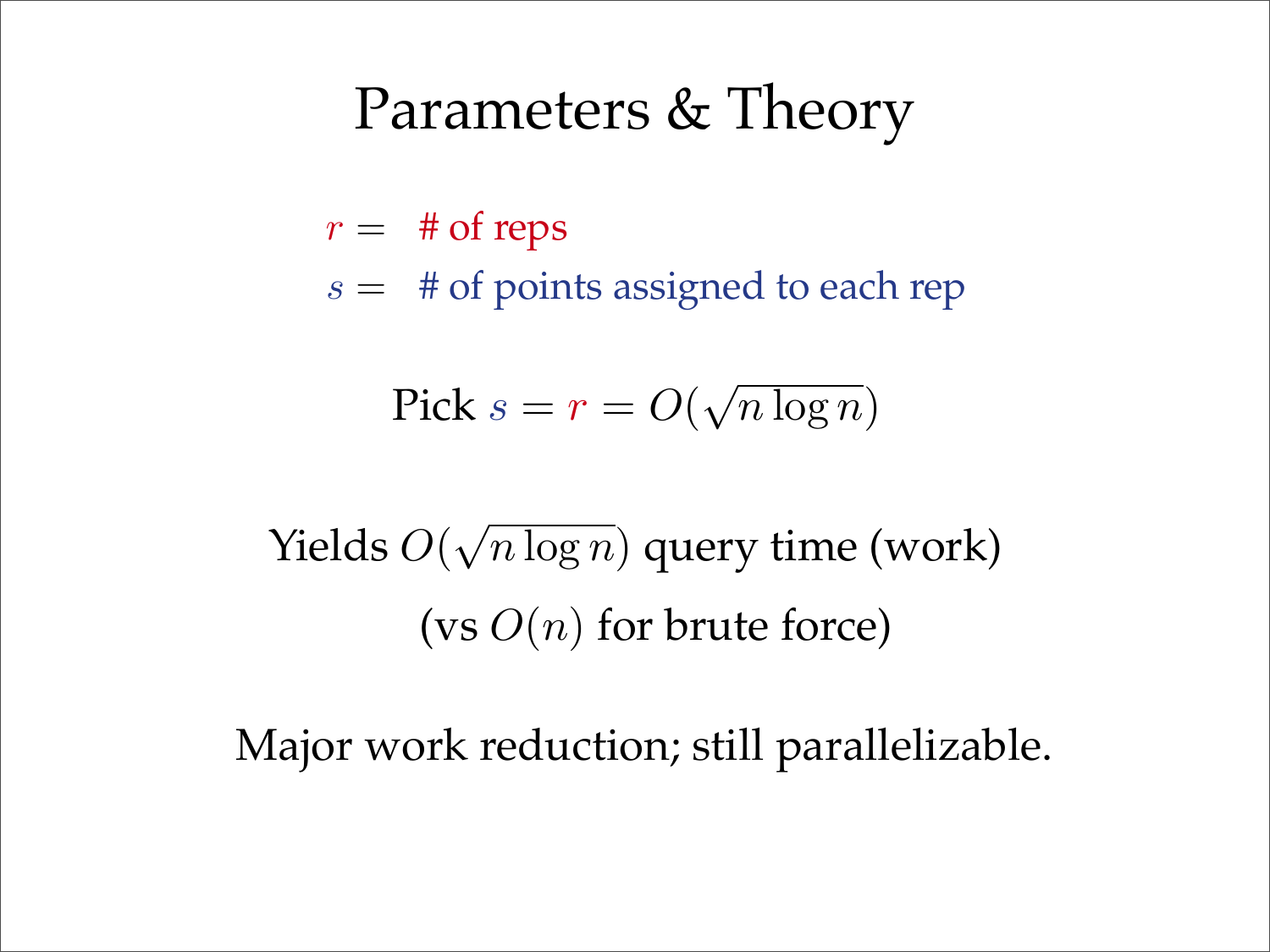#### Parameters & Theory

(vs  $O(n)$  for brute force) Yields *O*( √*n* log *n*) query time (work)

Can prove low probability of error under standard notion of intrinsic dimensionality.

Intuition:

Overlap boosts probability of success. Each point belongs to log *n* reps on avg.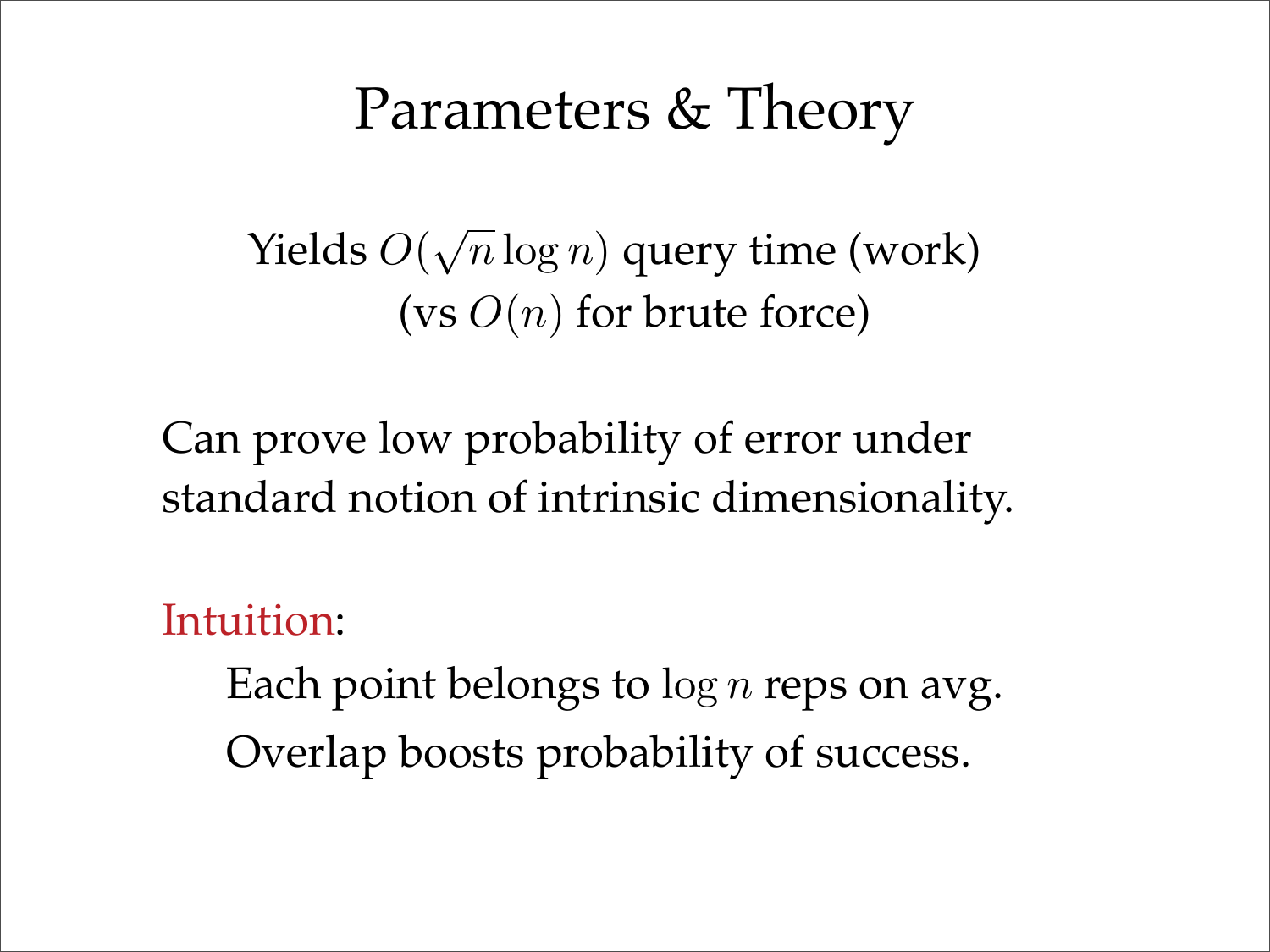# Building the RBC

1. Select representatives at random



2. For each representative, generate list of sites owned *Lr*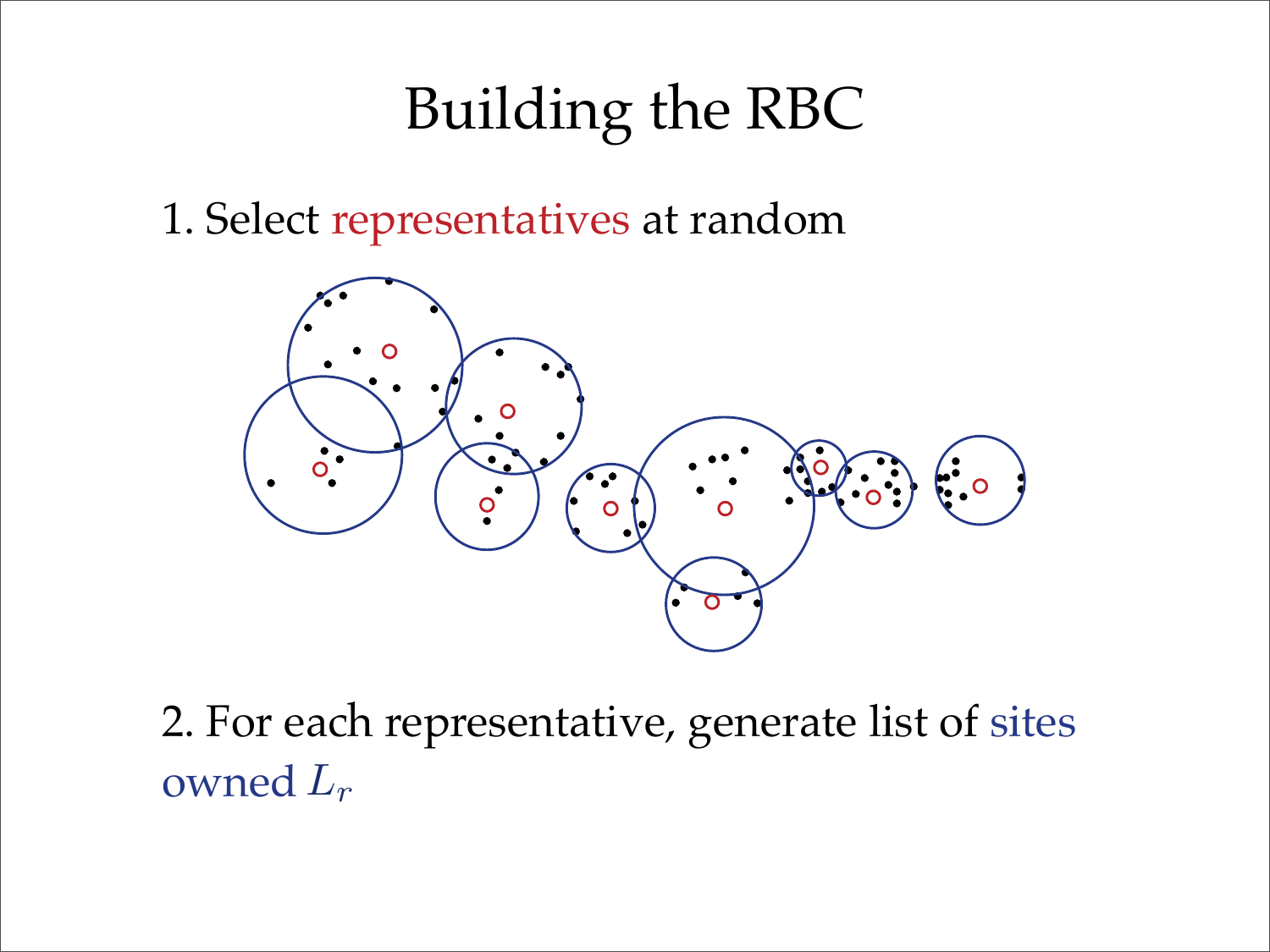# Building on the GPU

For each rep, could compute all distances, then sort the list to get the top *s*...

..but the sorting time quickly dominates the computation time as *s* grows; here *s* is quite large  $(\sqrt{n}\log n)$ 

Why?

- Irregular memory accesses (or work-inefficiency)
- GPU sorting is still an ongoing focus of research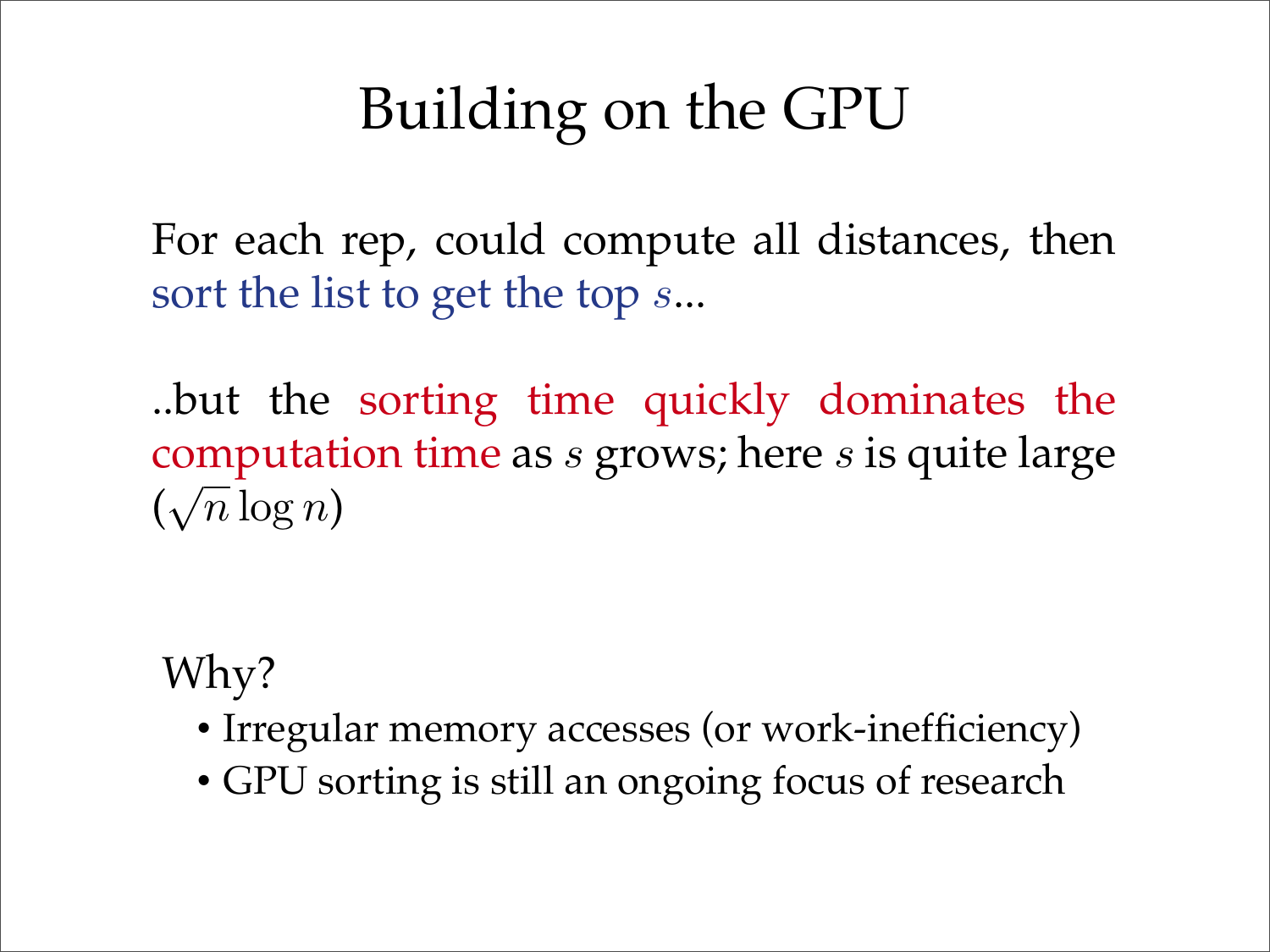# Building on the GPU

Want: build algorithm composed of simple, naturally parallel operations.

Idea: If we knew the range  $\gamma$  such that *s* points are within distance  $\gamma$  of the rep, we wouldn't need to sort.

.. so perform a sequence of brute force searches to find  $\gamma$ .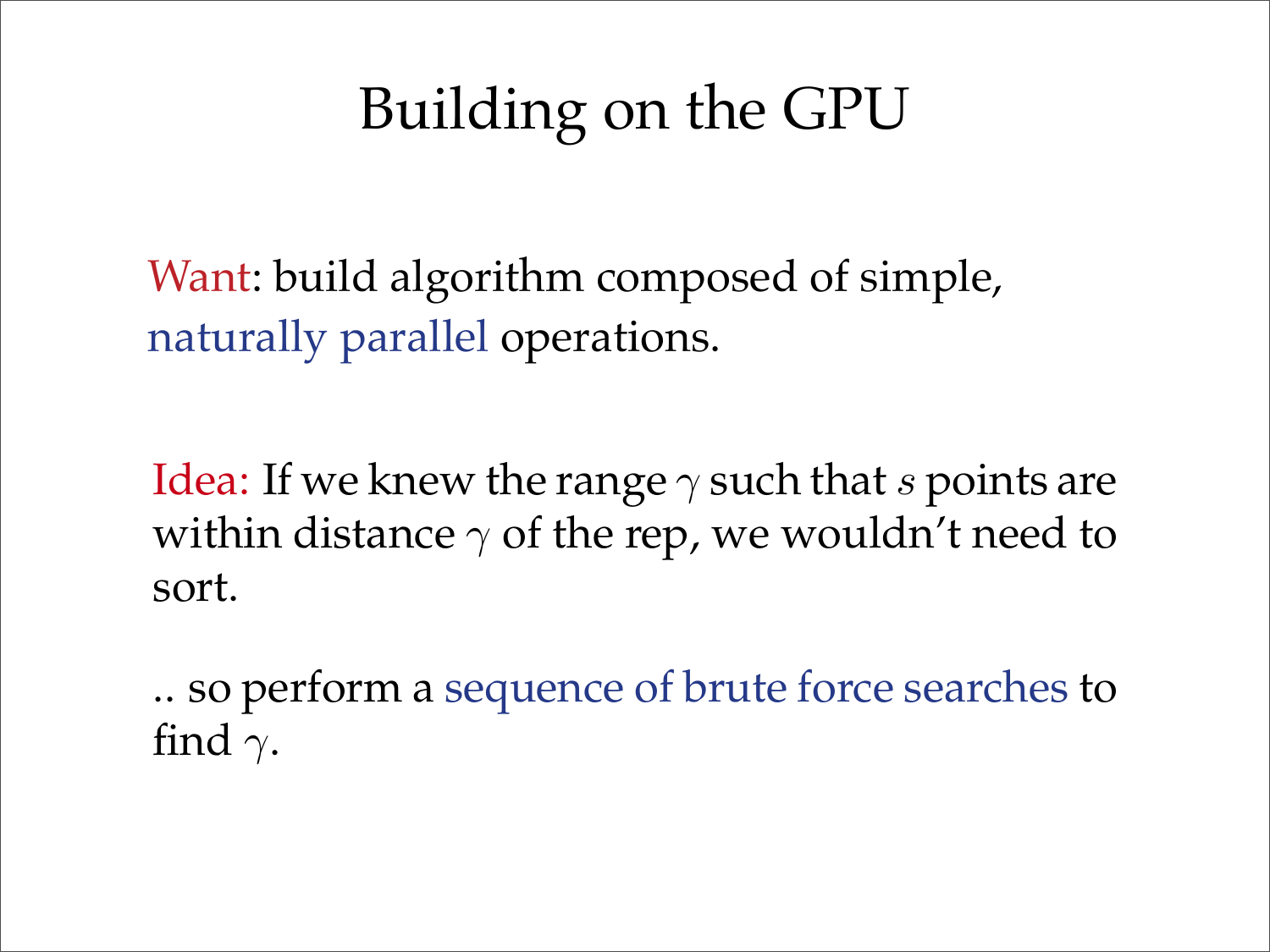Find closest and farthest points, via brute force; gives bounds on correct radius

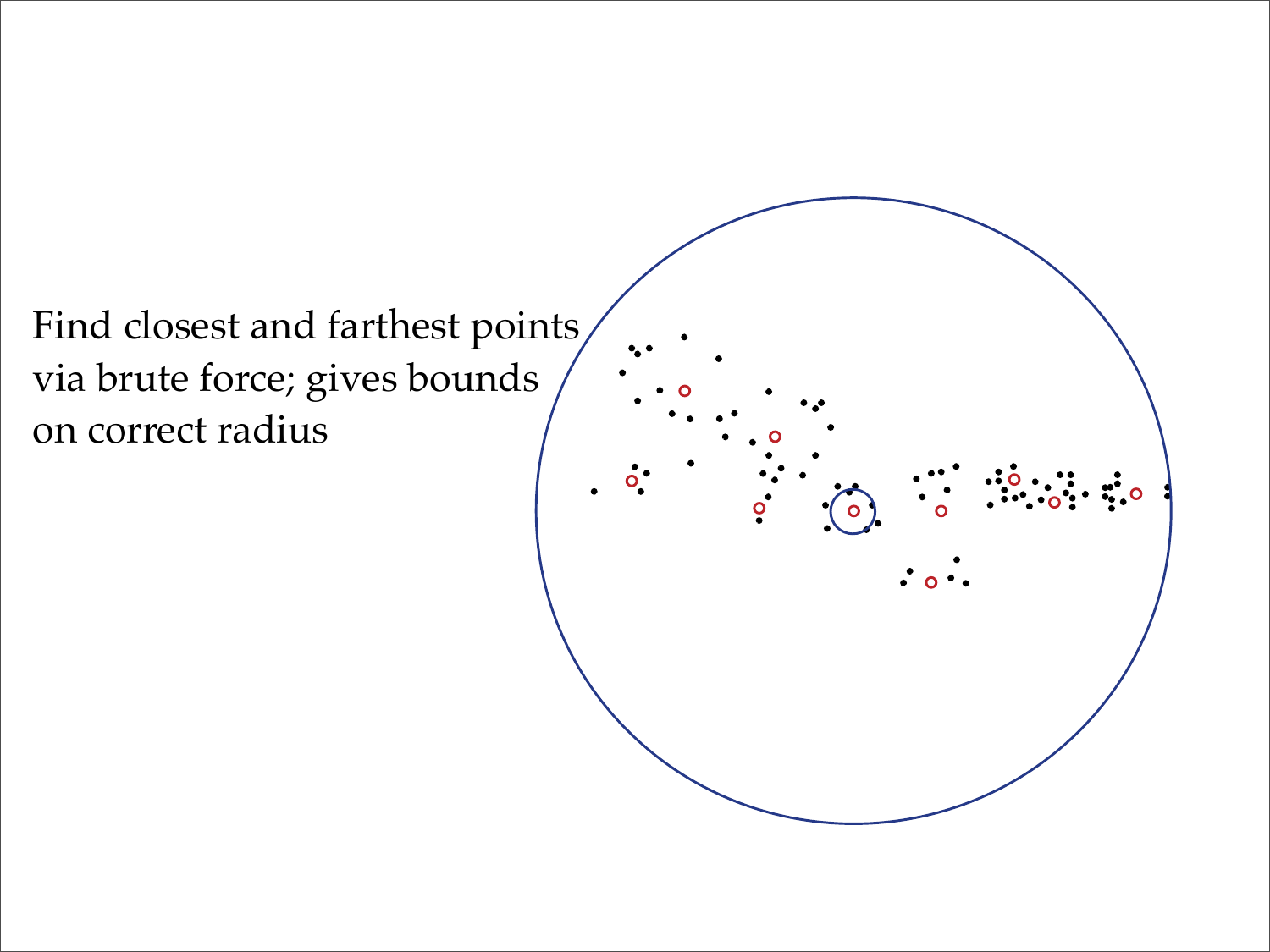Perform succession of range counts to find correct radius

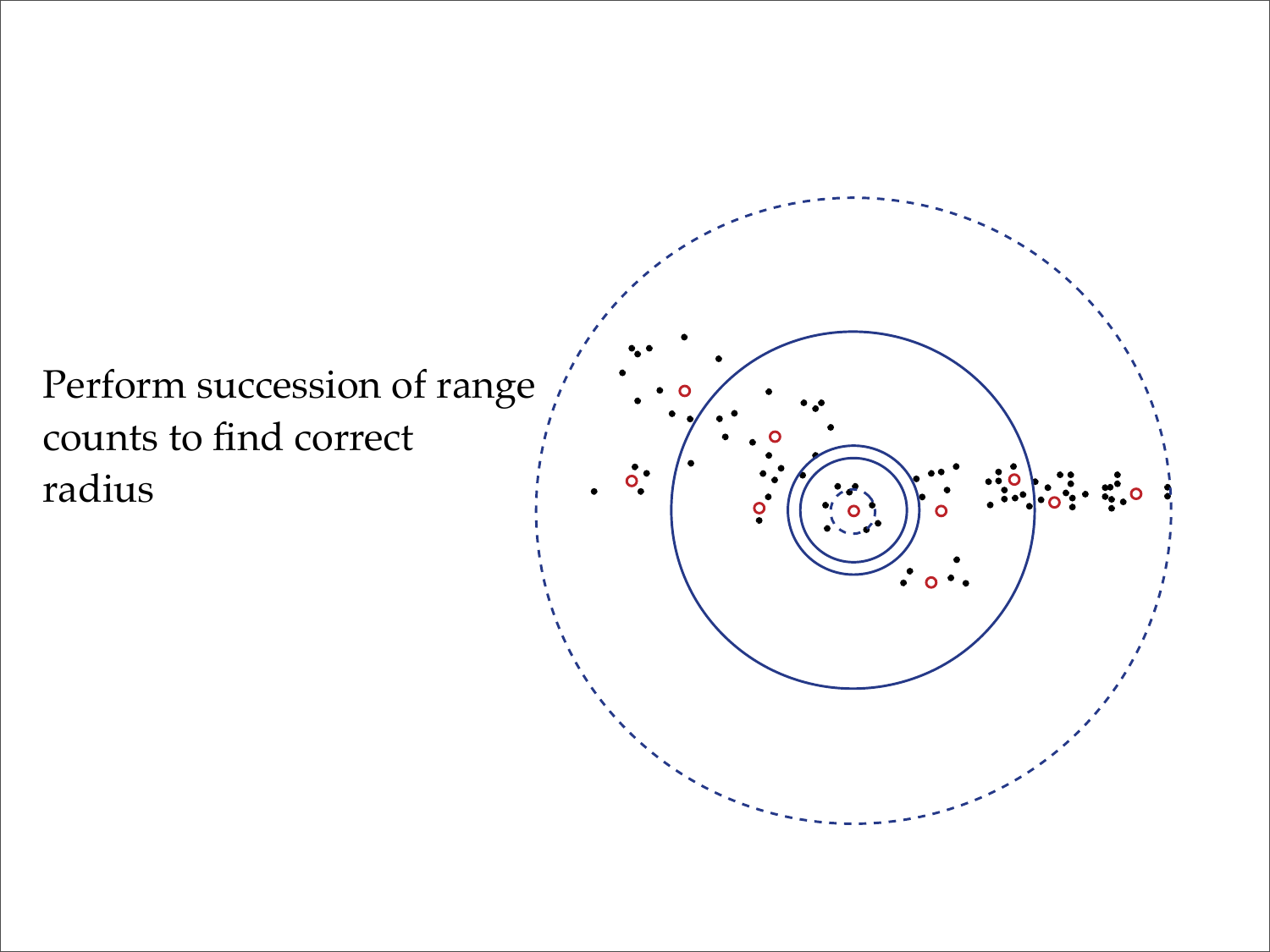With correct radius found, peform range *search* to set binary indicator matrix



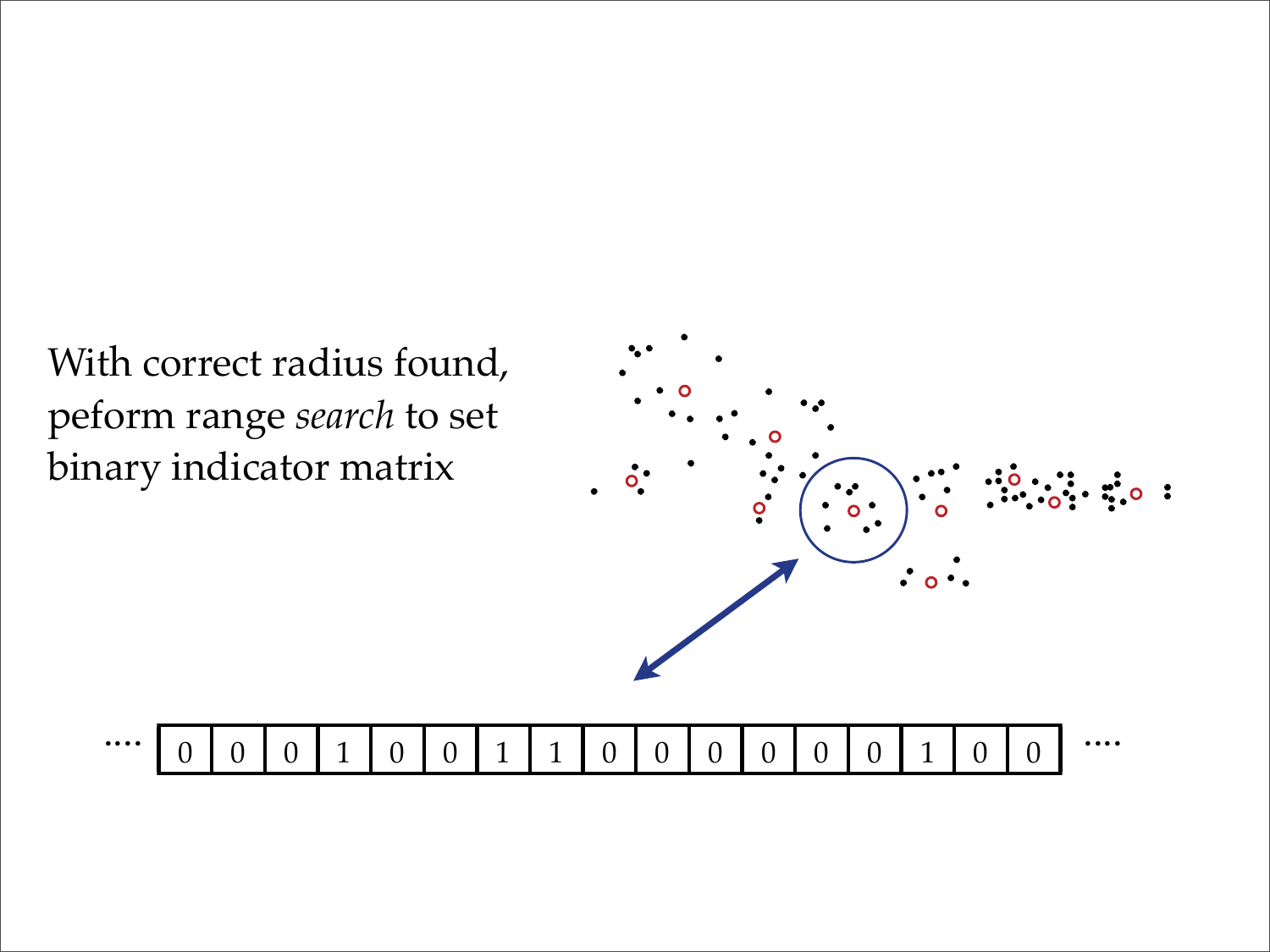# Finally

Perform parallel scan on bit arrays to produce mapping

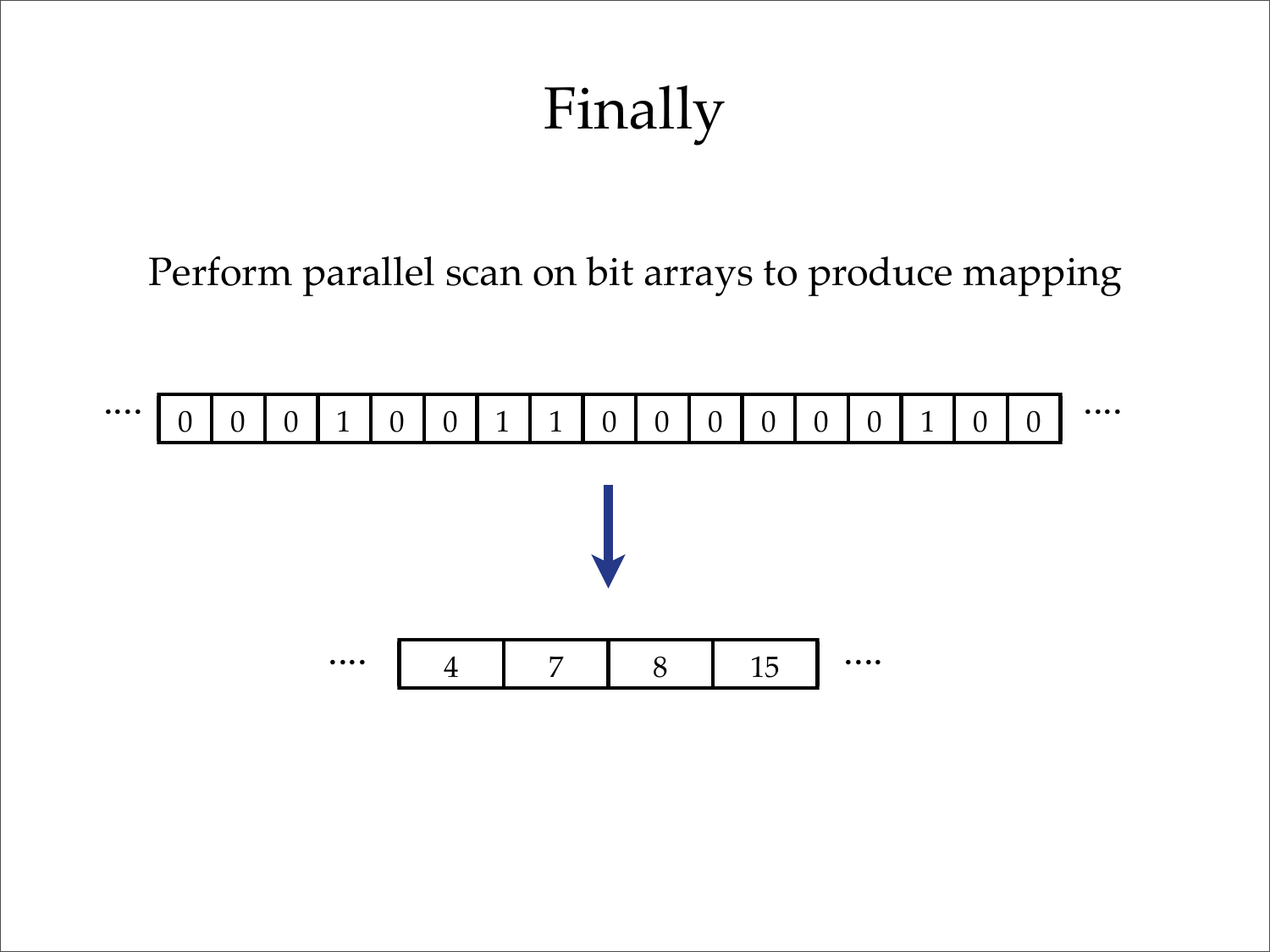# Why bother?

All operations are naturally parallel and highly efficient on GPU:

- Brute force searches (essentially matrix-matrix)
- Parallel scan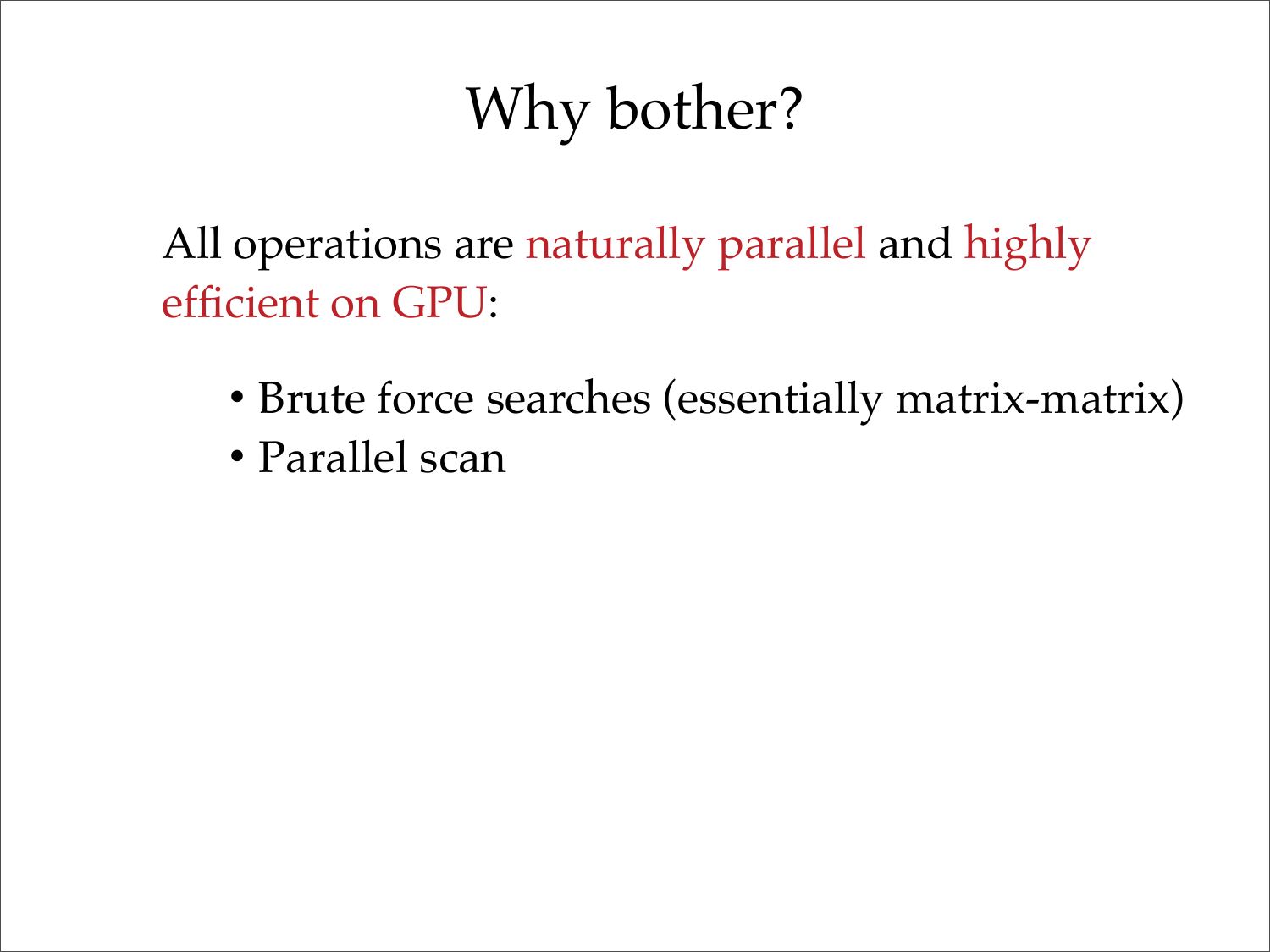# Experiments: data

| dataset | dim | size | # queries |
|---------|-----|------|-----------|
| Bio     | 74  | 200k | 50k       |
| Robot   | 21  | 1M   | 1M        |
| Phy     | 78  | 100k | 50k       |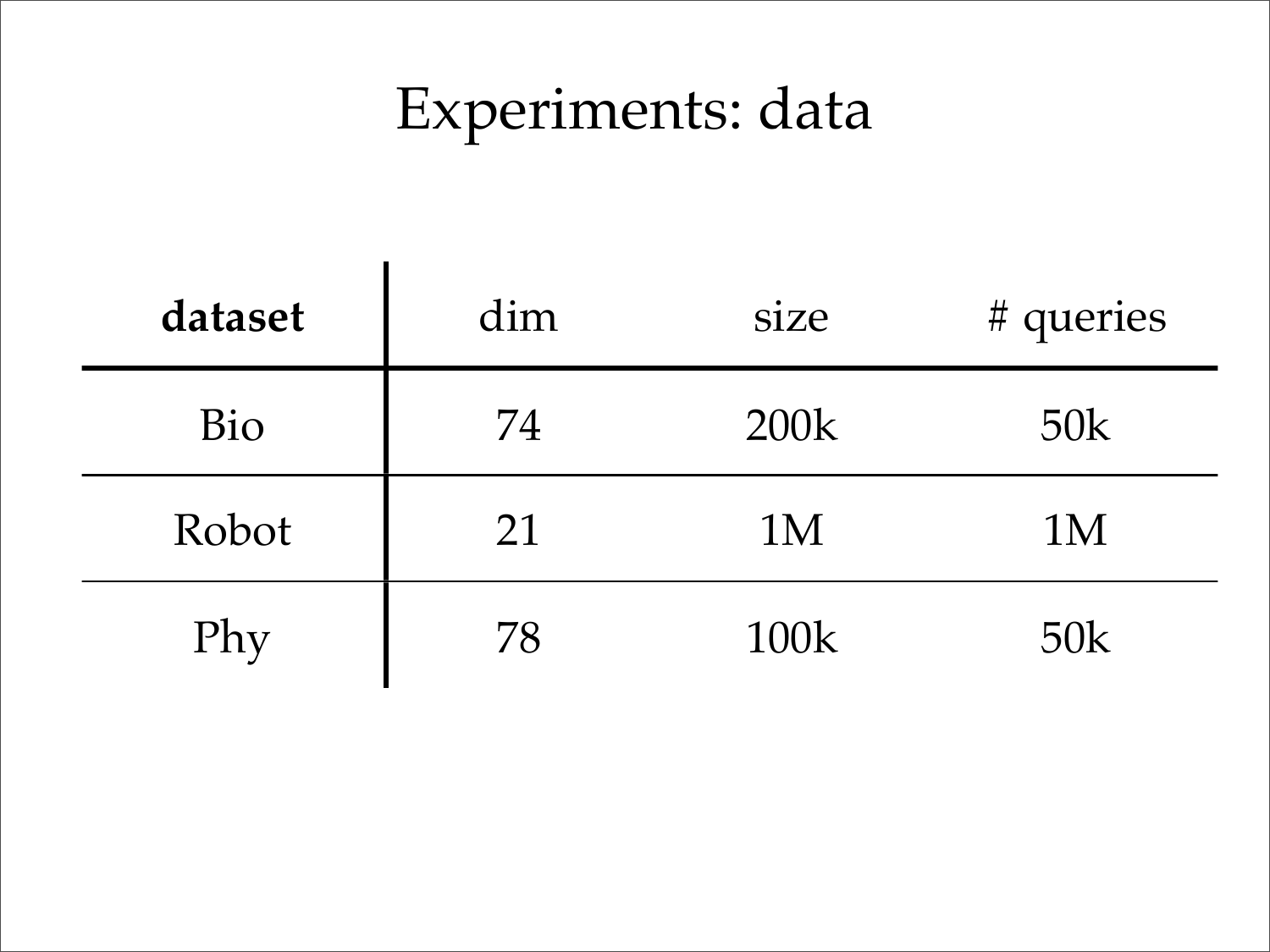## Experiments: search time

 $\mathbf{r}$ 

| dataset |        |      | Brute (s) RBC (s) Speedup | Rank |
|---------|--------|------|---------------------------|------|
| Bio     | 9.97   | 0.20 | 49                        | 0.74 |
| Robot   | 408.23 | 3.35 | 122                       | 0.71 |
| Phy     | 4.99   | 0.14 | 35                        | 1.34 |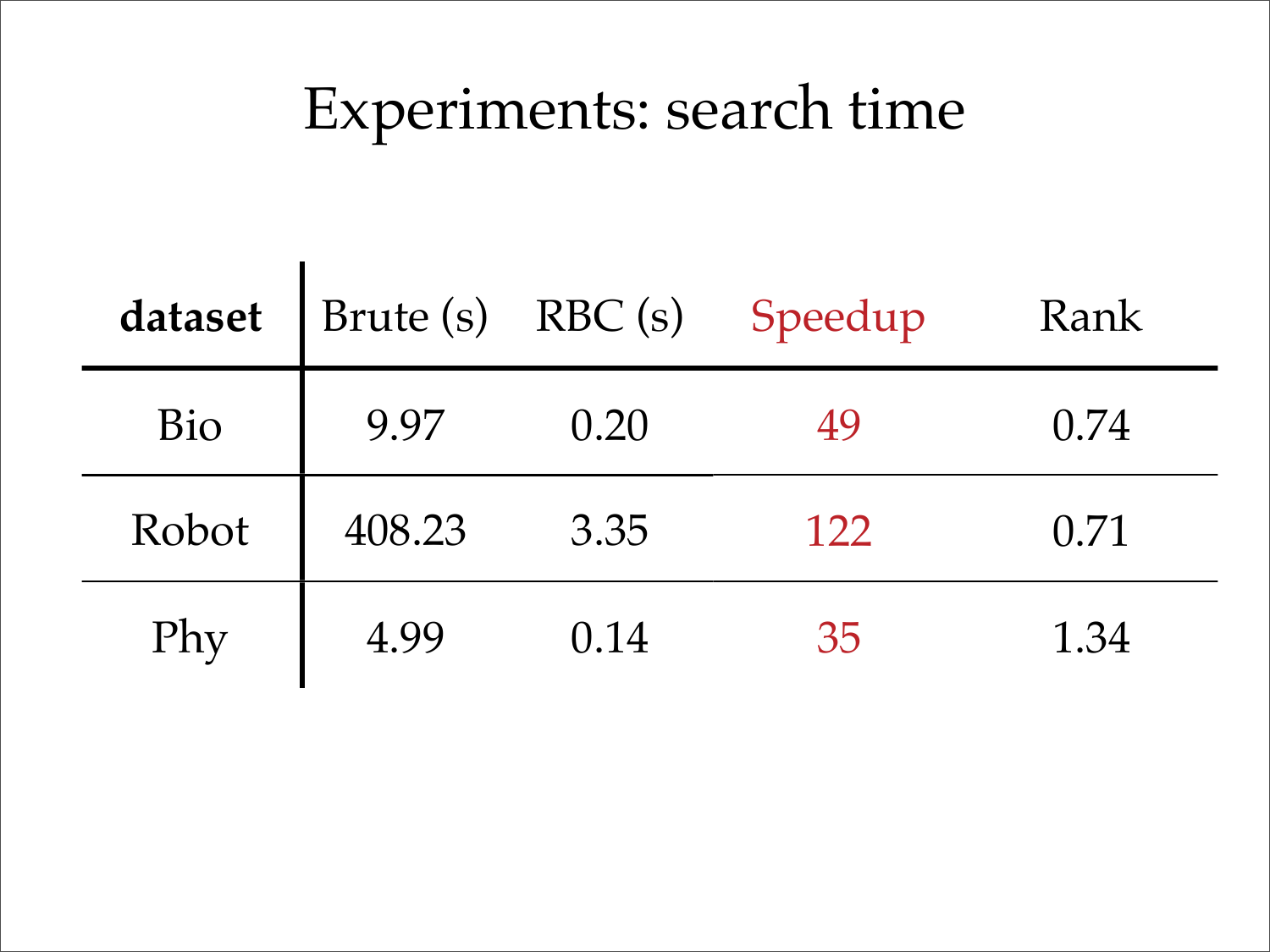## Experiments: total time

| dataset | Brute (s) | RBC(s) |
|---------|-----------|--------|
| Bio     | 9.97      | 1.28   |
| Robot   | 408.23    | 11.92  |
| Phy     | 4.99      | 0.65   |